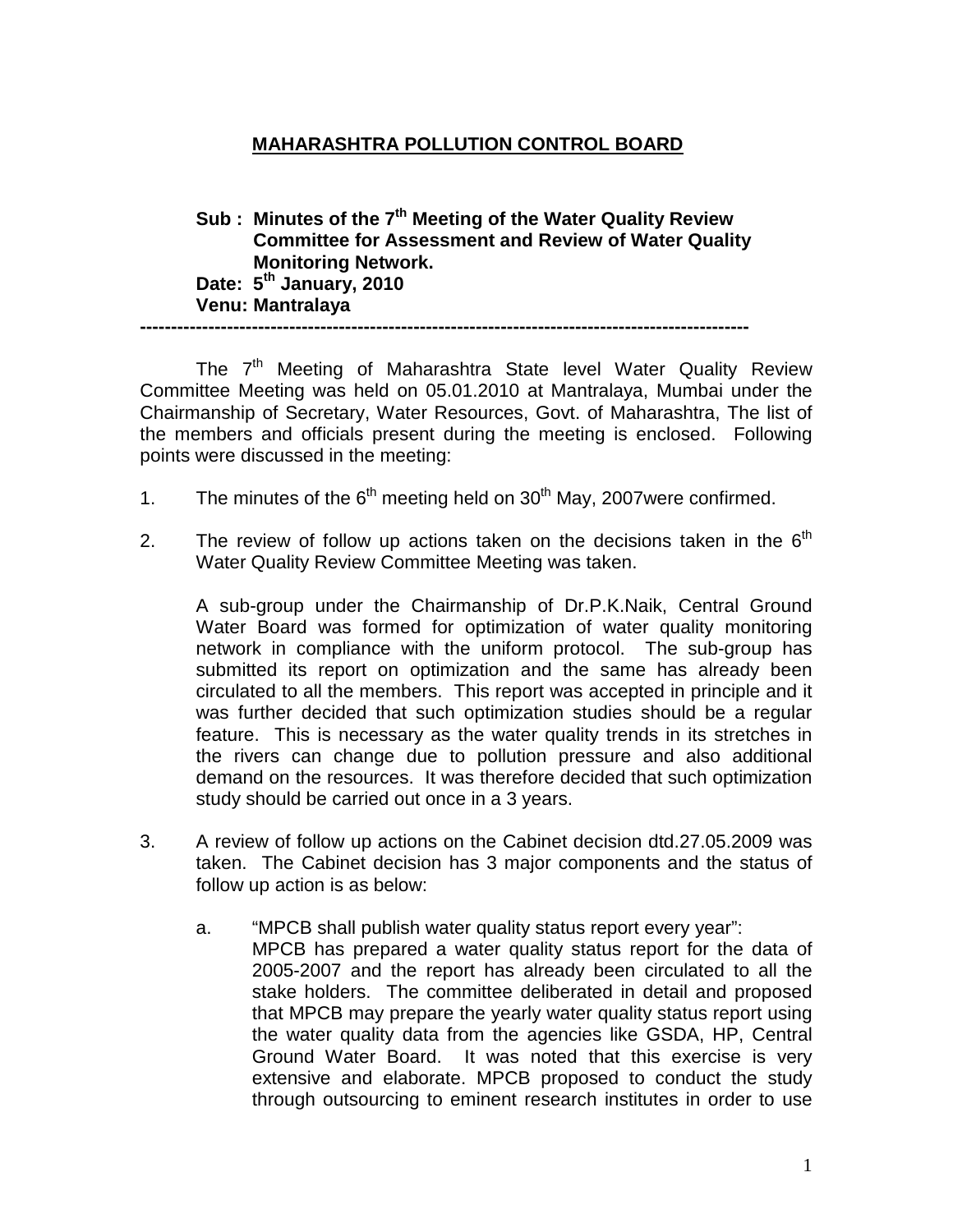latest analytical tools for appropriate interpretation of the data. Member Secretary, MPCB suggested that the cost of such outsourcing activity should be borned by all agencies on pro-rata basis, depending upon number of stations. Committee accepted the suggestion. It was also decided that MPCB will prepare present status report of water quality for the year 2007, 2008,2009 by procuring data from concerned agencies. The representative of CGWB agreed to provide relevant data by March'2010.

- b. Director, Environment agreed to submit details of the actions taken as follow up of decision 3 & 4 related to formation of a high level committee under Chief Secretary and submission of water quality improvement action plans prepared by this committee and also river action plans to the Cabinet.
- 6. The methodology of preparation of status report was also discussed. MPCB informed that CPCB has already documented a methodology for interpretation of water quality monitoring data using 4 parameters namely PH, BOD, DO and fecal coli with relative weightages. MPCB informed that while preparing the report referred above, they have tried different techniques like 1 parameter index, 2 parameter index and 4 parameter index which was found more representative. MPCB has already informed CPCB about the same. After detailed deliberations, the Committee agreed that proposed water quality status report shall be prepared using 4 parameter water quality index for interpretation of the data.
- 7. MPCB suggested that all the agencies should give the details of their stations in the suggested format (copy enclosed) so that proposed optimization study can be conducted in a scientific manner using available analytical tools. All the agencies agree to send this data in next 15 days. The committee has already decided to form a sub-group of following to initiate the optimization process and also to take initiative on training and awareness activities and also sharing of data.

| 1. | Zonal Officer,                  | <b>MPC Board</b> | Chairman & Convenor |
|----|---------------------------------|------------------|---------------------|
| 2. | Chief Engineer,                 | HP- Nashik       | Member              |
| 3. | <b>Additional Director</b>      | GSDA, Pune       | Member              |
| 4. | Senior Engineer, HQ MJP, Mumbai |                  | Member              |
| 5. | Regional Director CGWB, Nagpur  |                  | Member              |

8. The committee noted that the water quality monitoring done by GSDA and Central Ground Water Board is presently not as per the provisions to uniform water quality monitoring protocol. The committee recommended that these institutes should follow the provisions of the uniform protocol on top priority.